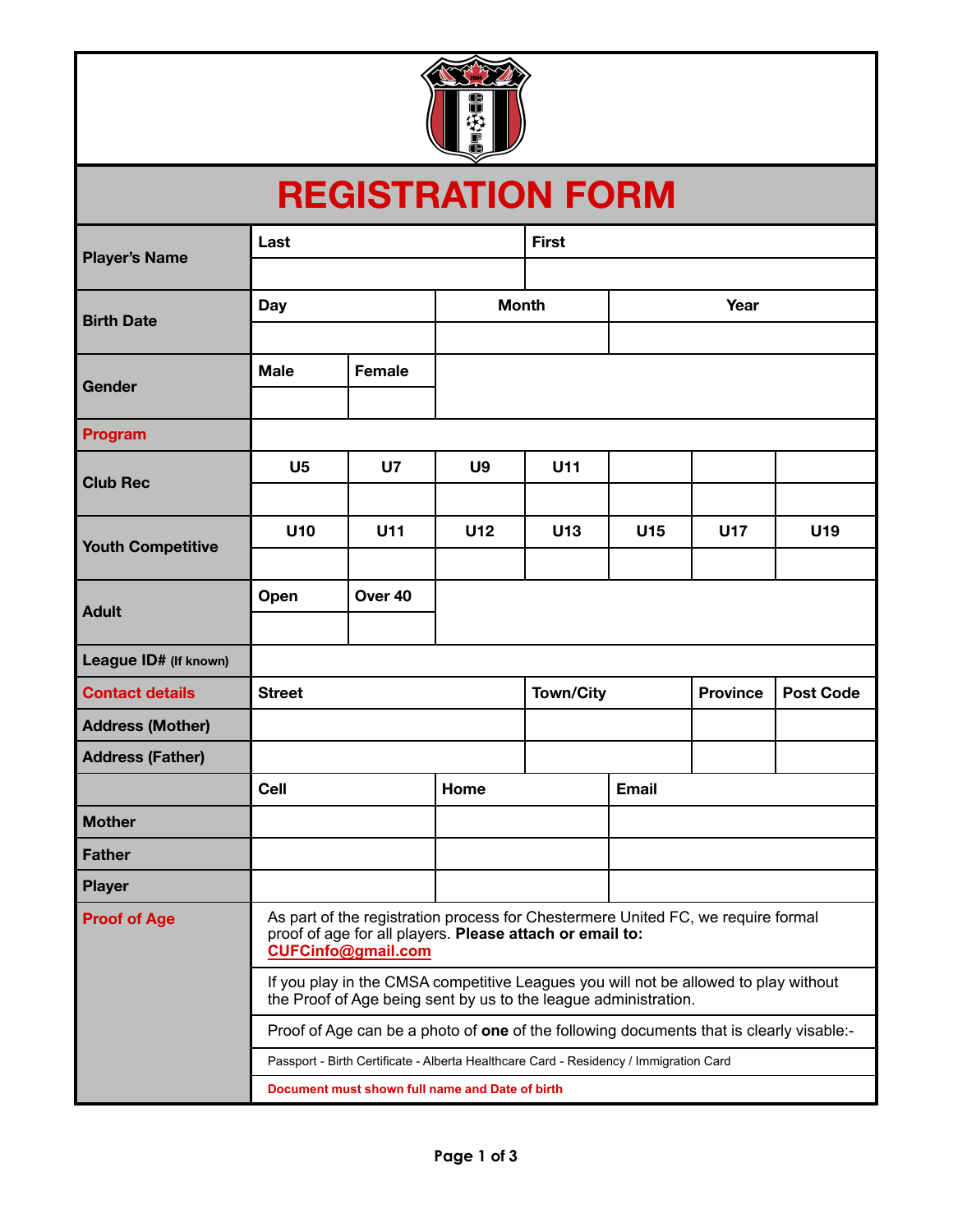| <b>Waiver</b><br>(Must Be Signed)     | Parent or Guardian must sign this waver if the participant is under the age of 18.<br>In consideration for attending or participating in Chestermere United FC, practices,<br>events and games, and trips, I for myself, my heirs, executors, administrators and<br>assigns, do hereby release the CUFC, its employees and agents, from any claims,<br>damages or causes of action arising out of or in connection with any loss, injury or<br>damage to my person or property incurred while attending or participating in a CUFC<br>event or game, regardless of whether or not such loss, injury or damage arises by<br>reason of the negligence of the CUFC or its employees and agents. I further agree to<br>indemnify the CUFC or its employees and agents from any claim or demands which<br>might be made against the CUFC arising out of consequence of my attendance at or<br>participation in any event or game at the CUFC. |               |                  |               |               |  |  |
|---------------------------------------|------------------------------------------------------------------------------------------------------------------------------------------------------------------------------------------------------------------------------------------------------------------------------------------------------------------------------------------------------------------------------------------------------------------------------------------------------------------------------------------------------------------------------------------------------------------------------------------------------------------------------------------------------------------------------------------------------------------------------------------------------------------------------------------------------------------------------------------------------------------------------------------------------------------------------------------|---------------|------------------|---------------|---------------|--|--|
| <b>Print Name:</b>                    |                                                                                                                                                                                                                                                                                                                                                                                                                                                                                                                                                                                                                                                                                                                                                                                                                                                                                                                                          |               |                  |               |               |  |  |
| Date:                                 |                                                                                                                                                                                                                                                                                                                                                                                                                                                                                                                                                                                                                                                                                                                                                                                                                                                                                                                                          |               |                  |               |               |  |  |
| Signature:                            |                                                                                                                                                                                                                                                                                                                                                                                                                                                                                                                                                                                                                                                                                                                                                                                                                                                                                                                                          |               |                  |               |               |  |  |
| <b>Photo/Video</b><br><b>Release:</b> | I am prepared to grant, now and in the future, CUFC permission to use, for promotional<br>and/or educational use only, any photographs, video taped footage, or audio recording<br>taken of the participant in any CUFC Program or Special Event.                                                                                                                                                                                                                                                                                                                                                                                                                                                                                                                                                                                                                                                                                        |               |                  |               |               |  |  |
| <b>Print Name:</b>                    |                                                                                                                                                                                                                                                                                                                                                                                                                                                                                                                                                                                                                                                                                                                                                                                                                                                                                                                                          |               |                  |               |               |  |  |
| Date:                                 |                                                                                                                                                                                                                                                                                                                                                                                                                                                                                                                                                                                                                                                                                                                                                                                                                                                                                                                                          |               |                  |               |               |  |  |
| Signature:                            |                                                                                                                                                                                                                                                                                                                                                                                                                                                                                                                                                                                                                                                                                                                                                                                                                                                                                                                                          |               |                  |               |               |  |  |
| <b>Payment Details</b>                | <b>E-Transfer</b>                                                                                                                                                                                                                                                                                                                                                                                                                                                                                                                                                                                                                                                                                                                                                                                                                                                                                                                        | <b>Amount</b> | Cheque           | <b>Number</b> | <b>Amount</b> |  |  |
|                                       |                                                                                                                                                                                                                                                                                                                                                                                                                                                                                                                                                                                                                                                                                                                                                                                                                                                                                                                                          | \$            |                  |               | \$            |  |  |
|                                       | Input Players name on E-transfer                                                                                                                                                                                                                                                                                                                                                                                                                                                                                                                                                                                                                                                                                                                                                                                                                                                                                                         |               |                  |               |               |  |  |
| <b>Refund Policy</b>                  | If the Club cancels a program, a full reimbursement will be issued. Withdrawal from<br>any program will be subject to a non-refundable \$50.00 administration fee. After<br>the registration deadline, refunds will only be issued for medical reasons, and<br>require a doctor's note. Medical refunds will be pro-rated based upon the time<br>remaining in the current season, and will be less any participant expenses such as<br>League fees, insurances, etc and will be subject to the \$50.00 administration fee.                                                                                                                                                                                                                                                                                                                                                                                                               |               |                  |               |               |  |  |
| <b>FOR OFFICE USE</b><br><b>ONLY:</b> | <b>Staff member</b>                                                                                                                                                                                                                                                                                                                                                                                                                                                                                                                                                                                                                                                                                                                                                                                                                                                                                                                      |               | <b>Signature</b> |               |               |  |  |